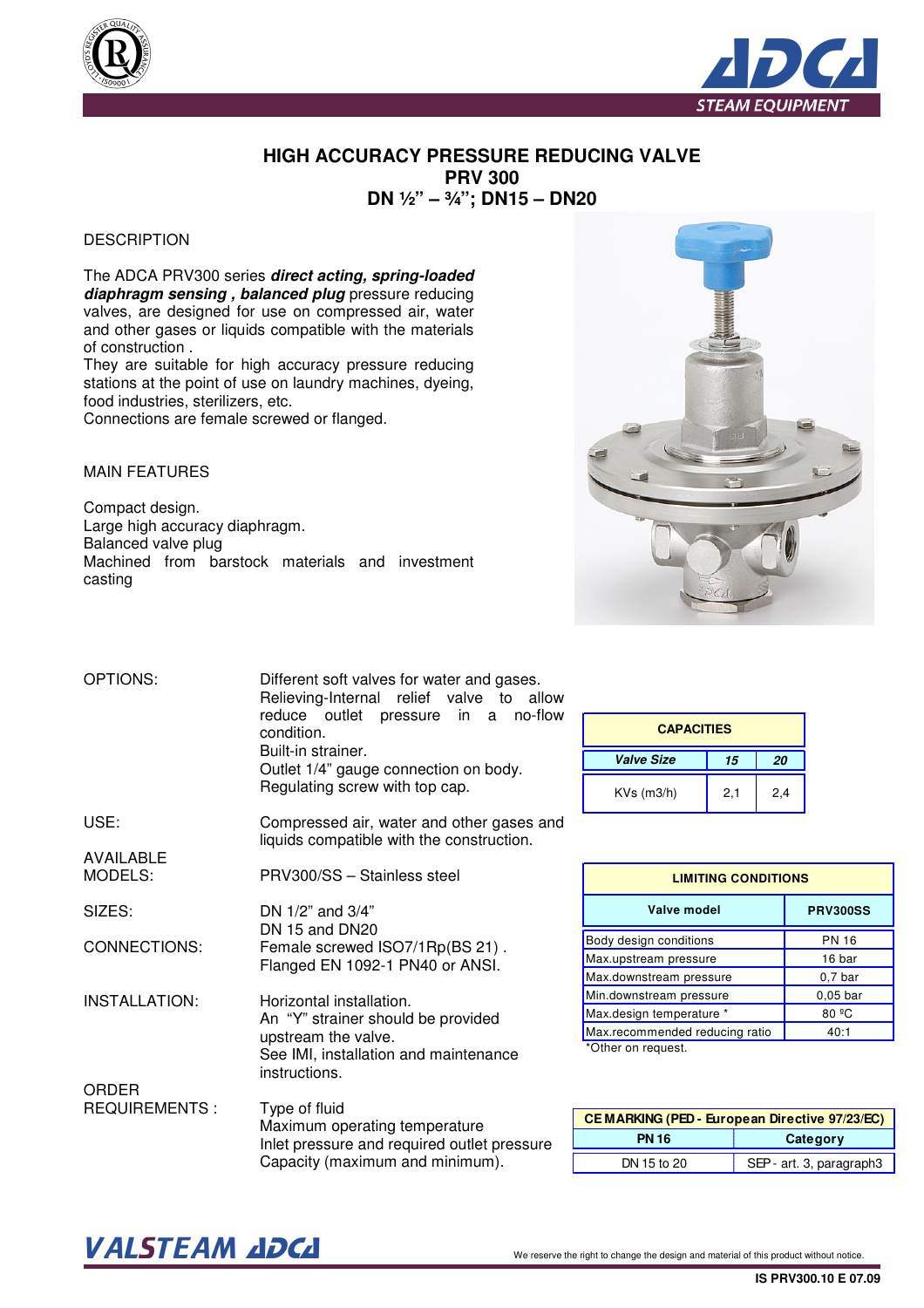





| <b>DIMENSIONS (mm)</b> |    |    |     |     |             |      |                   |                    |  |
|------------------------|----|----|-----|-----|-------------|------|-------------------|--------------------|--|
| <b>Screwed</b>         |    |    |     |     |             |      | EN 1092-1 Flanges |                    |  |
| <b>SIZE</b><br>DN      | A  | B  | C   | D   | WGT.<br>Kgs | E    | $F^*$             | WGT.<br><b>Kgs</b> |  |
| $1/2$ "-15             | 80 | 38 | 185 | 160 | 3,9         | 47.5 | 260               | 5,3                |  |
| $3/4$ "-20             | 80 | 38 | 185 | 160 | 3.9         | 52,5 | 260               | 5,9                |  |

\* Different lenghts on request.

| <b>MATERIALS</b> |                         |                                  |  |  |  |  |  |  |
|------------------|-------------------------|----------------------------------|--|--|--|--|--|--|
| POS.             | <b>DESIGNATION</b>      | <b>MATERIAL</b>                  |  |  |  |  |  |  |
| 1                | <b>VALVE BODY</b>       | AISI316 / 1.4401 ; CF8M / 1.4408 |  |  |  |  |  |  |
| $\overline{2}$   | <b>COVER</b>            | AISI316 / 1.4401                 |  |  |  |  |  |  |
| 2A               | SPRING COVER            | AISI316 / 1.4401 ; CF8M / 1.4408 |  |  |  |  |  |  |
| 2B               | <b>BOLTS</b>            | ST.STEEL A2-70                   |  |  |  |  |  |  |
| 3                | <b>SEAT COVER</b>       | AISI316 / 1.4401                 |  |  |  |  |  |  |
| $\overline{4}$   | *0-RING                 | <b>NBR</b>                       |  |  |  |  |  |  |
| 5                | *PISTON VALVE           | AISI316 / 1.4401                 |  |  |  |  |  |  |
| 6                | *VALVE HEAD             | <b>NBR</b>                       |  |  |  |  |  |  |
| 6A               | *PUSHROD                | AISI316 / 1.4401                 |  |  |  |  |  |  |
| $\overline{7}$   | *O-RING                 | <b>NBR</b>                       |  |  |  |  |  |  |
| 8                | *VALVE SPRING           | AISI302 / 1.4300                 |  |  |  |  |  |  |
| 8A               | *STRAINER SCREEN        | AISI304 / 1.4301                 |  |  |  |  |  |  |
| 9                | <b>PUSHER DISC</b>      | AISI304 / 1.4301                 |  |  |  |  |  |  |
| 10               | *DIAPHRAGM              | <b>RUBBER</b>                    |  |  |  |  |  |  |
| 13               | <b>SPRING PLATE</b>     | AISI304 / 1.4301                 |  |  |  |  |  |  |
| 14               | <b>NUT</b>              | ST.STEEL A2-70                   |  |  |  |  |  |  |
| 15               | *ADJUSTMENT SPRING      | <b>STEEL</b>                     |  |  |  |  |  |  |
| 16               | <b>TOP SPRING PLATE</b> | <b>BRASS</b>                     |  |  |  |  |  |  |
| 17               | <b>ADJUSTMENT SCREW</b> | AISI304 / 1.4301                 |  |  |  |  |  |  |
| 18               | <b>LOCKNUT</b>          | ST.STEEL A2-70                   |  |  |  |  |  |  |
| 19               | <b>HANDWHEEL</b>        | <b>PLASTIC</b>                   |  |  |  |  |  |  |
| 20               | SPRING IDENT. PLATE     | <b>ALUMINIUM</b>                 |  |  |  |  |  |  |

\* Available spare parts.

Remarks: All valves has a serial number. In case of non-standard valves this number must be supplied if spare parts are ordered.

## VALSTEAM ADCA We reserve the right to change the design and material of this product without notice.